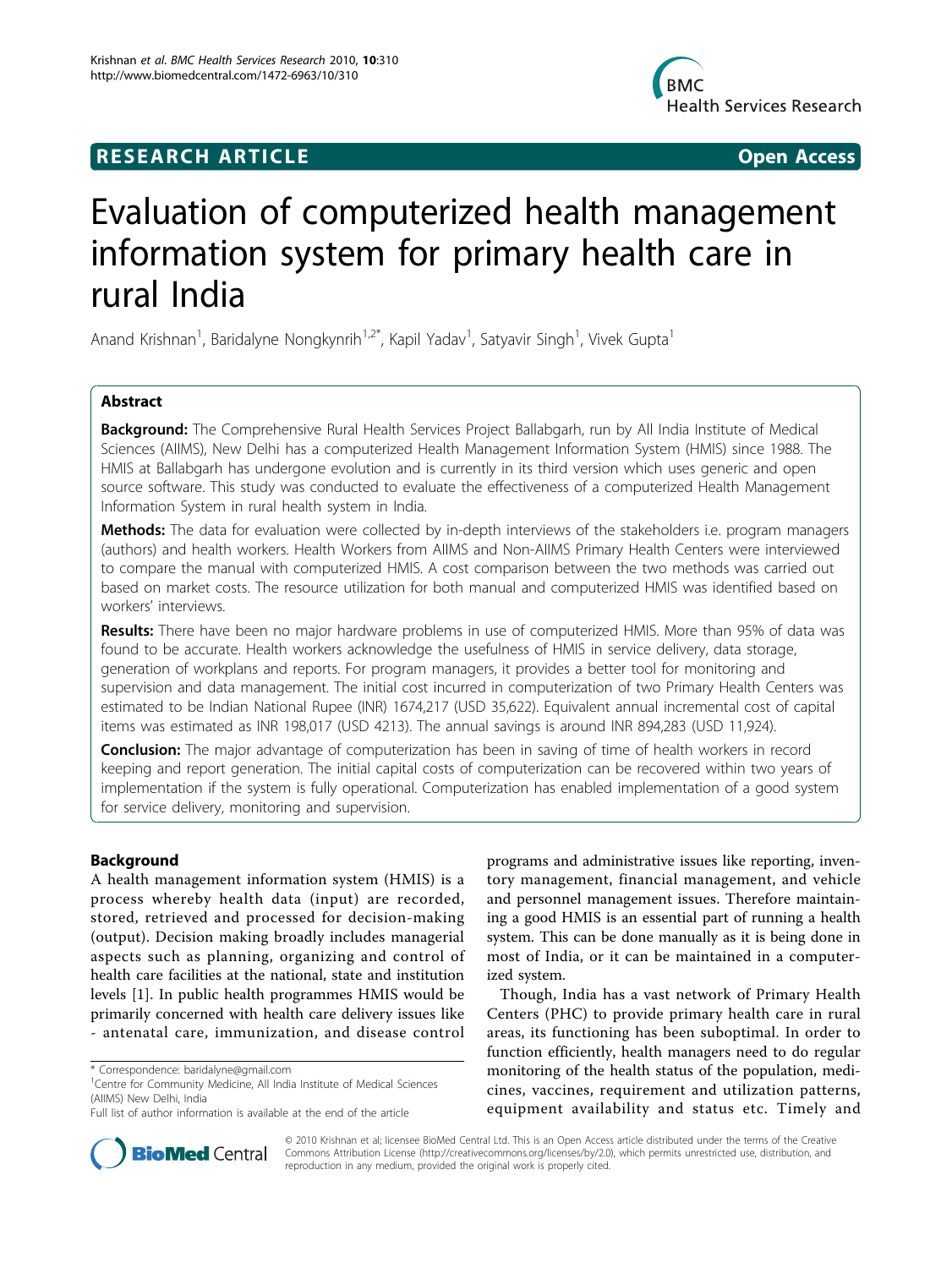accurate information is necessary to formulate and implement effective programmes. Such information is currently lacking in the health system in the country. Health workers generate lot of data in the village, send it to the PHC, where it is compiled in the form of monthly reports and transferred to the secondary level. Primarily the flow of data is unidirectional. In addition, a lot of data that the health workers collect is redundant or never utilized adequately. Efficient management of data is difficult in a manual system, and often involves duplication of efforts and wastage of time. A computerized management information system is one among the many ways that Information Technology (IT) can help improve the health system; IT can aid the workers in providing services, data collection, storage, analysis and dissemination of information.

There have been very few examples globally where a computerized HMIS has been operational in a population based health care delivery system for a significant duration [[1](#page-11-0)-[3](#page-11-0)]. In evaluation of a Health Management information system in Uganda, based on interviews with doctors and nurses, the authors concluded that introduction of HMIS resulted in health workers valuing the data generated by them better; it supported program planning and decision making as well as improved the quality of and access to health care [[4\]](#page-11-0). Many of the evaluations have also looked at the utility of HMIS as a tool to assist organizational development [\[5,6](#page-11-0)].

In this paper we share our evaluation of the HMIS which has been operational in a rural health system in Ballabgarh for about two decades now. The research questions being addressed in this study were: What are the benefits of a computerized HMIS as compared to a manual system, and what are the issues which need to be considered to upscale to a higher level.

## Methods

## Background of the project area

The Comprehensive Rural Health Services Project (CRHSP) Ballabgarh was started in 1965 and is situated in Ballabgarh, Haryana in Northern India. It is run by the All India Institute of Medical Sciences, New Delhi in active collaboration with the State Government of Haryana with the objective of demonstrating a model health care delivery system and for training of medical students. The Intensive Field Practice Area of the project comprises of 28 villages catering to a population of 85,552 in the year 2008. The health care in these villages is provided according to the national pattern. There are two PHCs under the Project, namely-Dayalpur PHC and Chhainsa PHC with six subcenters each. The staff consists of medical officers, 24 health workers (each subcenter has one male and one female health worker) and four supervisors. As in all the PHCs throughout the country, all activities related to national health programmes are implemented through the health workers. The health workers (male and female) make house visits every fortnight in their respective subcenters. Besides, male workers are also responsible for registration of vital events. Apart from the routine continuous collection of demographic information, annual census is conducted in the month of December by the male workers. Information in about 10% of households is crosschecked by the supervisor and another 5% by the medical officers for completeness and accuracy. In order to overcome the problems faced by the health workers in handling data and making efficient use of data collected, a computerized data management system was introduced in the Comprehensive Rural Health Services Project Ballabgarh in February 1988 [\[3](#page-11-0)]. The full computerization was completed in 1990.

#### Description of HMIS

Haazen et al have advocated a tri-axial framework for HMIS comprising of system dimension, system uses and system sectors/stakeholders in terms of its placement in a system hierarchy [\[7](#page-11-0)]. However we use a simplified framework for describing our HMIS in terms of the technology, human resources and the output of the system. **Technology** 

Based on our experience, these can be broadly divided into the software being used and the hardware on which the system is operational. The current hardware running the HMIS is Intel Pentium IV, 1.60 GHz processor with 256 MB RAM. The software can be described in term of the core database, the user interface and the operating system (OS). The HMIS database has a relational design. The data is stored in 86 tables which can be broadly divided into the following types: (1) Data-entry tables, where data of different modules such as demographic, Antenatal care (ANC) etc. are saved (2) System tables where the codes for village, education, caste and other variables used in the program are stored (3) Archive tables, where old data after events such as pregnancy termination (ANC data), death (demographic data) are maintained (4) Report tables where reports are stored temporarily for printing. Every individual in the project area has been assigned an identification number which is also used as a primary key in the database. Fresh births and in-migrants are automatically assigned new primary keys. The user interface of the HMIS is menu driven, easy for non-computer professionals to use. User guidance is available through tool-tips and messages. The menu system is modular, each module catering to specific health services provided in the area. Some of the modules are demographic module, antenatal module, death module etc (Figure [1](#page-2-0)). Being a relational database, data entry through one module automatically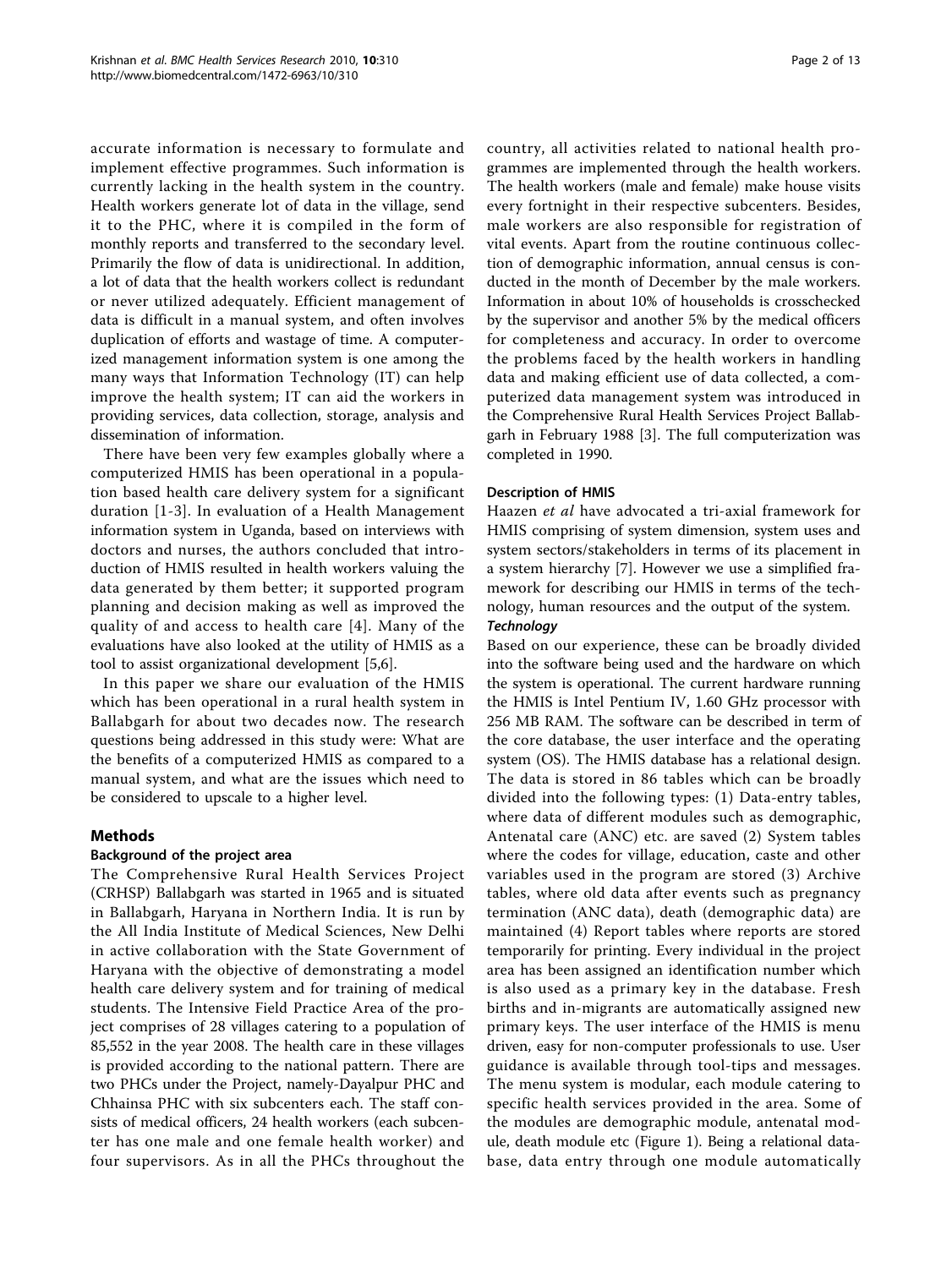

<span id="page-2-0"></span>

updates the linked fields in other modules. The interface includes consistency checks for data quality, drop down menus for simplifying data updating and provision for addition of variables. The operating system is Microsoft Windows XP Professional Edition.

The HMIS has undergone three generation evolution over the years reflecting the advancement in information technology as well as changing perceptions of the users of HMIS (Table 1). For the current version, MySQL was chosen as it can handle large database, is stable, secure, scalable and free. It can also act as server allowing multiple users to simultaneously access the database. Java (J2SE) programming language was chosen for development of a graphical user interface (GUI). Another major reason for choosing MySQL and Java was their platform

Table 1 Evolution of technology used in Ballabgarh HMIS

|                     | Phase 1   | Phase 2             | Phase 3                                   |
|---------------------|-----------|---------------------|-------------------------------------------|
| <b>Features</b>     |           |                     | 1988-2002 2002 - 2005 2006 (Generic HMIS) |
| Operating system    | MS DOS    | Windows             | Linux/Platform<br>Independent             |
| Software(Front end) | FoxPro    | Visual Basic        | Java                                      |
| Database(Back end)  | Dhase III | Microsoft<br>Access | MySQL                                     |

independency i.e. they can run on any operating system like Windows, Linux, Macintosh, Solaris etc allowing flexibility. Databases for each PHC are on separate computers as fetching during data entry were noted to be time consuming with a combined database. The hardware is housed at its project headquarters at Ballabgarh and not at PHCs due to logistic reasons.

#### Human Resources

A data entry operator updates the data with the assistance of the health workers once a month. Thus, currently the data entry operator spends two weeks for this purpose. On other days, he works with hospital data. **Output** 

The main output of the HMIS is the *workplan* generated each month after the data has been updated. The workplan lists the monthly activities by house and contains updated information about all the individuals including the under-five children, pregnant women, eligible couples, and geriatric age-group in the house. It has a list of specific health services that need to be provided for each individual (Figure [2](#page-3-0)). The workplan also serves as a tool for monitoring of the workers by the medical officer and the supervisors. Other HMIS outputs include monthly reports, lists for immunization and contraceptive services, and performance indicators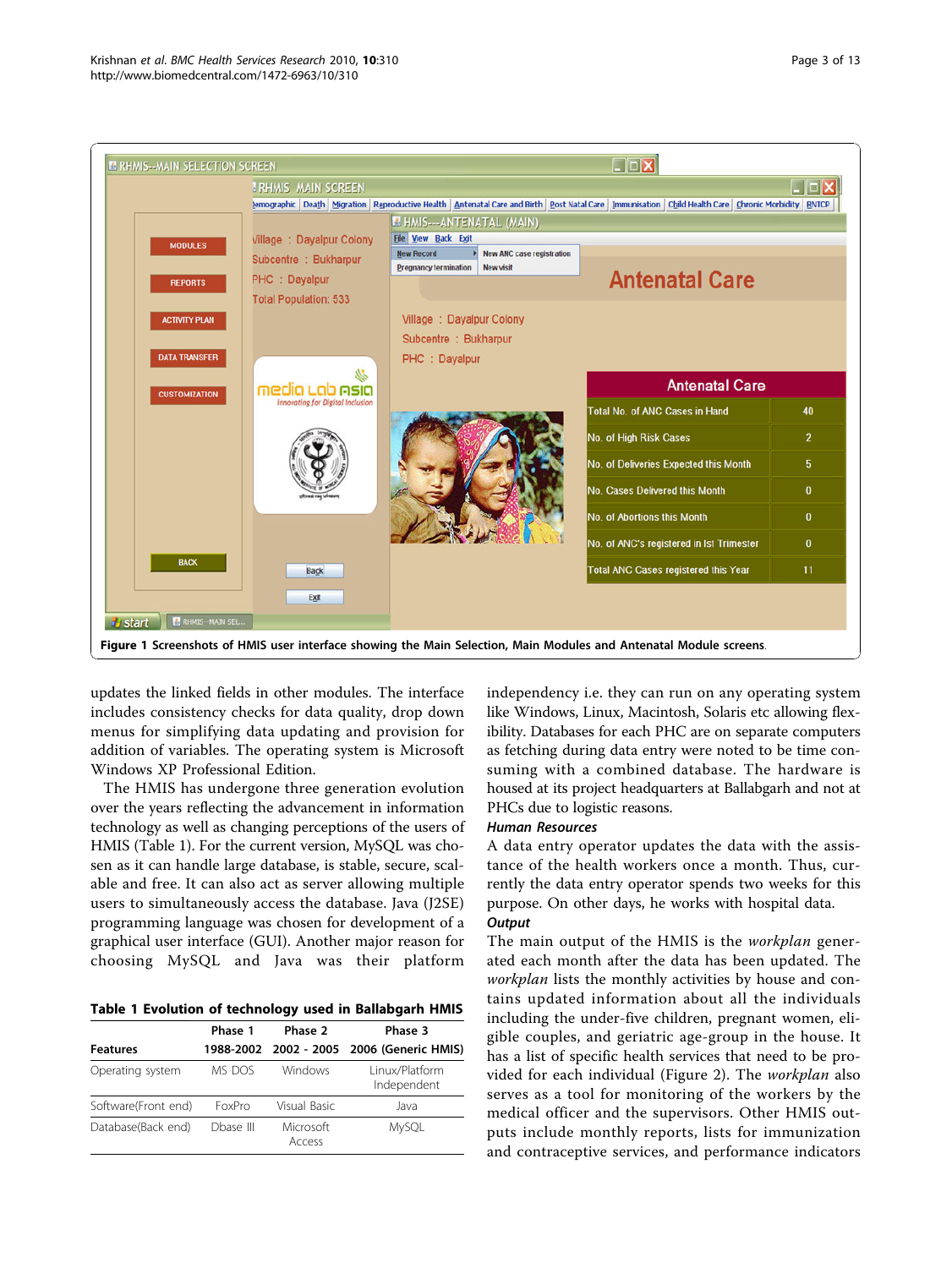```
Activity Plan for the Village :- ABC
                                                                        (Code: 99)
                House No:- 12345
                                       Caste Code 99
                 01 - 01AMI CHAND is over 60 years; Any Problem ?:
                 01 - 02KINNO is over 60 years; Any Problem ?:
                 02 - 02ANITA wife of :AJAD SINGH Advise Permanent FP Method ; Response
                 02 - 03RITIKA S/D of AJAD SINGH DOB :30-12-2007 No Primary Immunization Due
                 03 - 02wife of : SAMANDER OP User; Give Oral Pills; DATE :
                          SUNITA
                 03 - 02Continue Oral Pills
                 03 - 03SUHANI; Daughter of SAMANDER DOB :02-11-2008; OPV B (17-03-2010)
                 04 - 02POONAM
                                        wife of : KRISHAN CC User ; Give CC ; No of CC given:
                                                                                               DATE:
                 04 - 03VANSH; Son of KRISHAN DOB :14-10-2009; Measles, due date : 16-07-2010
                House No:- 12345
                                       Caste Code 99
                 03 - 02REEMA
                                      wife of : RAJINDER CuT Put On :04-04-2010 ANY PROBLEMS :
                 03 - 02Any Problem?
                 03 - 05SOVINDER S/D of RAJINDER DOB :22-10-2007 No Primary Immunization Due
                 03 - 06YASHVINDER S/D of RAJINDER DOB :28-09-2009 No Primary Immunization Due
Figure 2 Sample output from the Ballabgarh HMIS: Workplan. Abbreviations: DOB - Date of birth. FP - family planning. OP - oral pill. OPV-B
- Oral Polio vaccine Booster. CC - condom. CuT - Copper T.
```
of workers, subcenters and PHCs. Annual performance review of each worker is done based on the indicators generated from the HMIS.

#### Framework of Evaluation of HMIS

An evaluation of the HMIS can only be done in the context of the objectives of its development. The objectives, functions and outputs required out of the HMIS are listed in Table 2. The primary purpose of HMIS was to support health workers in delivering health care services to the population. The other important objective was to support program managers in monitoring and supervision of the workers. In this context, the evaluation of the HMIS was based on the framework shown in Additional file [1:](#page-11-0) Table S1. This evaluation framework was adapted from the Performance of Routine Information System Management (PRISM) framework which uses a systems framework of inputs (technical, organizational and behavioral factors), processes, outputs, outcomes and impact [[8,9](#page-11-0)]. The evaluation was mainly formative and from the user's perspective. Littlejohns P et al have also listed certain evaluation criteria which are consistent with this current evaluation [[2\]](#page-11-0). Odhiembo-otieno et al have listed the evaluation criteria for HMIS based on their experience in Kenya, and divided them into three phases: pre-implementation, concurrent and post implementation phases [\[10\]](#page-11-0). The indicators used in this paper are consistent with the concurrent and post-implementation phases proposed.

The World Health Organization (WHO) has given certain guidelines under which evaluation of HMIS is to be done i.e., data generation and report compilation,

| <b>Objectives</b>              | <b>Functions</b>                                                                                                             | Outputs                                                                    |  |
|--------------------------------|------------------------------------------------------------------------------------------------------------------------------|----------------------------------------------------------------------------|--|
| 1. Data Storage                | • Hold Family Case Records<br>· Data on Service provision records like immunization, Family Planning etc.                    | • Database                                                                 |  |
| 2. Improve Service Delivery    | • Generate work plan<br>· Generate eligible lists<br>• Generate census list                                                  | • Work Plan<br>· Eligible list<br>$\cdot$ Census List                      |  |
| 3. Program Monitoring          | • Generate Worker's annual performance<br>• Generate List for random checks<br>· Generate annual service coverage statistics | • Worker Annual<br>• Performance score<br>• Random list<br>• Annual Report |  |
| 4. Improving Reporting         | • Generate Monthly reports                                                                                                   | • Monthly report                                                           |  |
| 5. Support Research Activities | • Provide a sampling frame<br>• Provide data for analysis                                                                    | • Publications<br>$\cdot$ Theses<br>• Research Projects                    |  |

Table 2 Programmatic features of Ballabgarh HMIS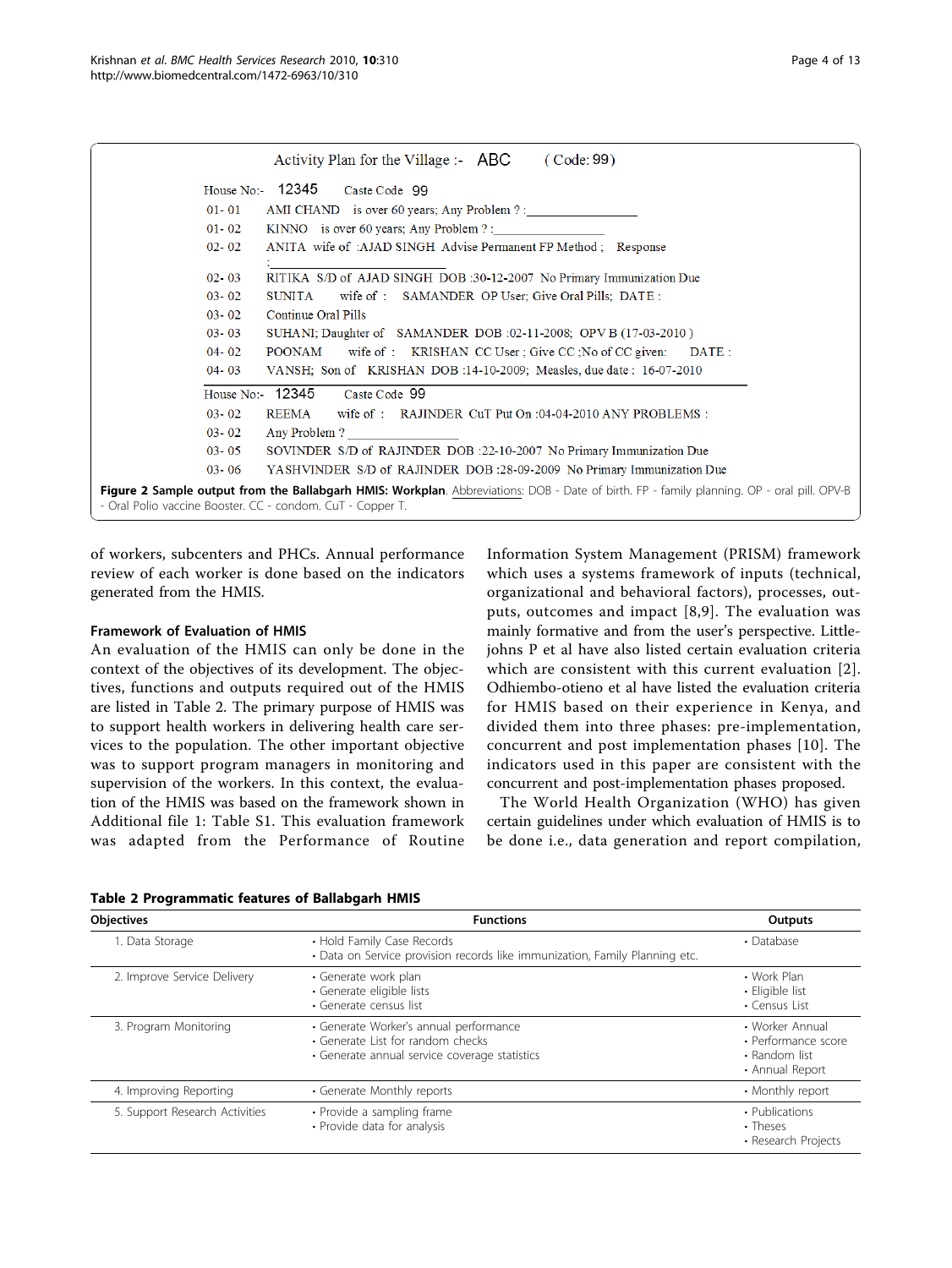data utilization, details about computer hardware and software, training and monitoring [[11\]](#page-11-0). This evaluation is also in tune with the WHO guidelines.

## Methodology of data collection to compare manual and computerized HMIS

The data for evaluation were collected by in-depth interviews of the program managers (authors) and health workers. In depth interview method was chosen because, unlike focus group discussions, it gave the opportunity for one- to- one interaction, and individual opinions could be elicited. Health workers from AIIMS (using computerized HMIS) and non AIIMS centers (using manual HMIS) were interviewed to identify the benefits of computerization.

As described earlier, the male workers are involved in vital events registration, so we decided to interview only the male workers for this study. Male workers from all the 12 subcenters under AIIMS were included in the study. During the period of data collection, one worker was not available so finally only 11 male workers from AIIMS were interviewed. Besides our PHCs, there are 3 other PHCs in the same district, which are not under AIIMS. Correspondingly 11 male workers from these adjacent non-AIIMS PHCs were selected Therefore a total of 22 health workers were selected for in-depth interviews. With the exception of computerization, both these sets of workers were expected to carry out similar activities under the various national health programs, and work under similar conditions.

Interviews were also conducted with two medical officers of the PHCs and two program managers (authors). The interviews for program managers and medical officers were carried out only for the staff under AIIMS since this study was primarily planned to assess its usefulness at the user's (Health workers) end and to identify problems and areas which need strengthening at the grass root level.

Data collection was carried out in May 2009. This was a descriptive study and a semi-structured in-depth interview guide was used as study instrument. The study instrument had questions under different domains such as record keeping, data quality, supervision and feedback and overall usefulness of the computerization of HMIS (Appendix).

#### Analysis of Qualitative Data

The interviews were recorded in a voice recorder. A coding framework was prepared based on the interview schedule. Transcription of data was done in Hindi (local language), and later translated to English. The transcripts were read and responses were free listed; most commonly occurring codes were identified. The codes identified were grouped in specific categories based on the pre-identified themes in the evaluation framework.

The analysis was done manually and no software was used for analysis. The analysis was done by two researchers (AK, KY) separately and compared. In case of a discrepancy, the issues were discussed and resolved by consensus.

#### Cost Analysis

A cost assessment was conducted using the standard procedure of identification, measurement and evaluation of cost. The objective was to estimate the incremental cost of starting a computerized system in place of the existing manual system. This was adopted as incremental costs were most relevant from the point of a program manager wishing to changeover to the new system. The other outcome measure for cost analysis was cost per individual. The comprehensive identification of the costs involved in the HMIS was done through discussions with the staff working in the HMIS team. All the authors have been involved in the development and running of the HMIS for at least seven years with the lead author being involved for last twenty years. The costs were classified into two broad categories:

(1) Capital cost - The capital cost consists of those items which have a life of more than one year and represent an initial investment. Training cost and software development was treated as a capital cost with life of ten years. Data transfer was also considered as a onetime investment with a life of 20 years. No space or building cost was included as existing health facilities would be able to accommodate the requirement within the available space. The capital costs were converted to equivalent annual costs based on their useful life years and a discount rate of 5%.

(2) Recurrent costs (consumables & salaries) - Recurrent costs include those items that have less than one year of life and largely consisted of human resource cost and cost of consumables like paper, cartridges, electricity etc. Two set of computers and printers were estimated to be required to house the database and facilitate easy working. The time required for training and database transfer was estimated based on our experience of doing these activities. The time spent by workers in planning their work, record keeping, report preparation at subcenter level, compilation at PHC level as well as review by medical officer were based on interview with workers of AIIMS and non-AIIMS. The costs of maintenance, stationery, electricity were based on actual as recovered from records. The cost of all equipments including computer and printer was based on market rates for 2008. The cost of time spent by all human resources was estimated based on their current salary structure under Government of India.

The difference between the two systems of data storage gave the incremental cost of shifting to the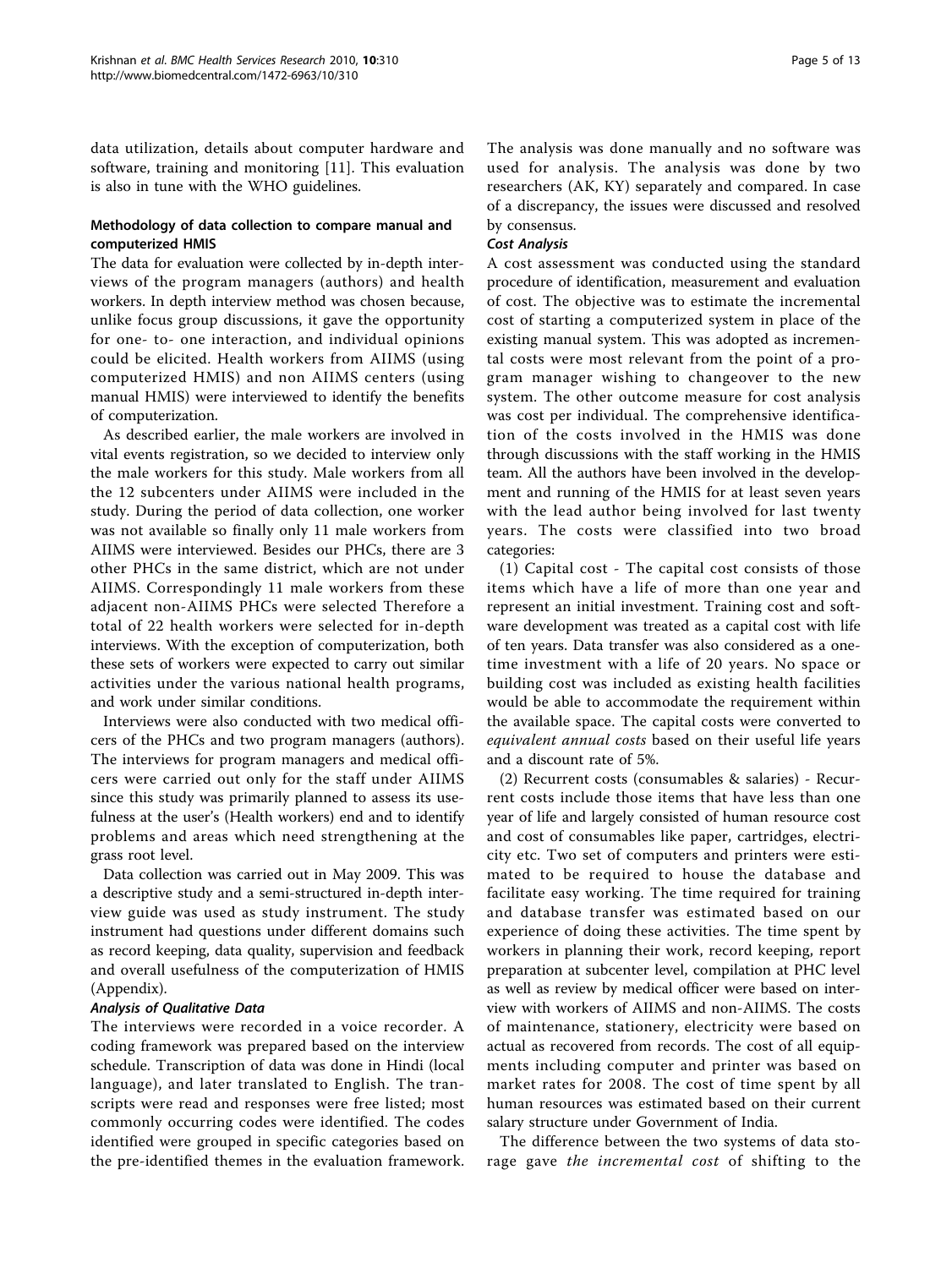computerized system. Dividing the total cost with 85,552 (population of the project area in 2008) gave the cost per individual.

#### Ethical issues

This paper presents the results of a program evaluation by the program managers and implementers themselves with the purpose of learning lessons for themselves and sharing with others. This was considered as a routine part of the job of the authors of the paper and hence no separate ethical clearance was obtained. Written consent was taken for interviews with the field workers. Most the information derived for costing was based on internal discussions of the team and no formal interviews were held.

## Results

Based on the interviews with different stakeholders and experience of the authors the results are presented as per the framework. The in-depth interviews were audio recorded and transcribed. The duration of the audio recordings was about fourteen hours and about fifty three pages of transcripts were generated.

## Inputs

#### Technical Support

The technical support to the HMIS was initially provided by Media Lab Asia, Department of Information Technology, Government of India, and subsequently has been taken over by the AIIMS team.

Hardware maintenance There has been no major hardware problem since computerization. While there are two computers (one for each PHCs), these are maintained at Ballabgarh, and have not been shifted to PHCs due to poor logistic support in terms of electricity supply and difficulty of accessing hardware engineers to provide service in rural areas.

Software maintenance Minor problems in software continue to arise requiring some programming modifications. These are regularly taken care of by the AIIMS team without need for any external assistance. A monthly meeting is held to review the working of HMIS and any problems identified are discussed and solutions identified.

## **Organizational**

Training The current technical staff has been trained in use of computerized HMIS at the time of its installation. A training manual has also been prepared.

Finances There is no separate budget for the HMIS. The entire funding for this program comes from AIIMS under the budget head for the rural health program. All the staff, infrastructure, resources are inclusive of the whole program, and not especially for HMIS. This can be interpreted in a positive aspect wherein the cost of Page 6 of 13

HMIS is adjusted within the existing facilities without any special budget allocation.

Sustainability The fact that a computerized system has been in place for the last twenty years is in itself a testimony to its sustainability. A clear understanding of the potential benefits, strong commitment from the team at Ballabgarh and appropriate technical support are responsible for this sustained use. The fact that the system has undergone modification regularly to cater to the demand of the health system has ensured the continued relevance for the computerized HMIS.

## Processes

## Data flow

Data are collected at the subcenter level by individual health workers. Additions or modifications are noted in the workplan as they carry out their activities. At the end of the month the workers update the HMIS in CRHSP with the assistance of a data entry operator. After every monthly update, workplan for the subsequent month is generated and handed over to the workers; therefore monthly updated information is available. Besides the workplan, a *monthly report* is generated and submitted to the District level. Consequently, at the end of the month, the workers get a feedback of the previous month's performance and the problems and possible solutions are discussed with the supervisors.

## Data Security

Since the database stores personal information on a large population where they can be identified by names, data security is a vital concern. A security audit of the system has not yet been conducted. Still, to maximize data security, several steps have been instituted. The hardware and software setup is access controlled with multiple passwords (boot time, HMIS application, and database). All data access by personnel other than data entry operators are logged in a register. Regular weekly and monthly backups are taken on optical disks which are stored in lock and key. Anti-virus software is installed on the machines and they are regularly updated using offline techniques. To minimize the risk of hacking, the HMIS computers have not been connected to internet or local area network. The PHC medical officers are responsible for the authenticity of the data entered in the HMIS. For data integrity, each time a row in the database tables gets updated; information on time and the person who has updated gets logged in the database. However it does not store the previous values. To ensure application integrity, any changes in software code of the application or the database, are reviewed with the project in-charge before being implemented. The primary key is not included in any of the outputs of the HMIS. There is a policy on data sharing with researchers (both AIIMS and non-AIIMS). If any HMIS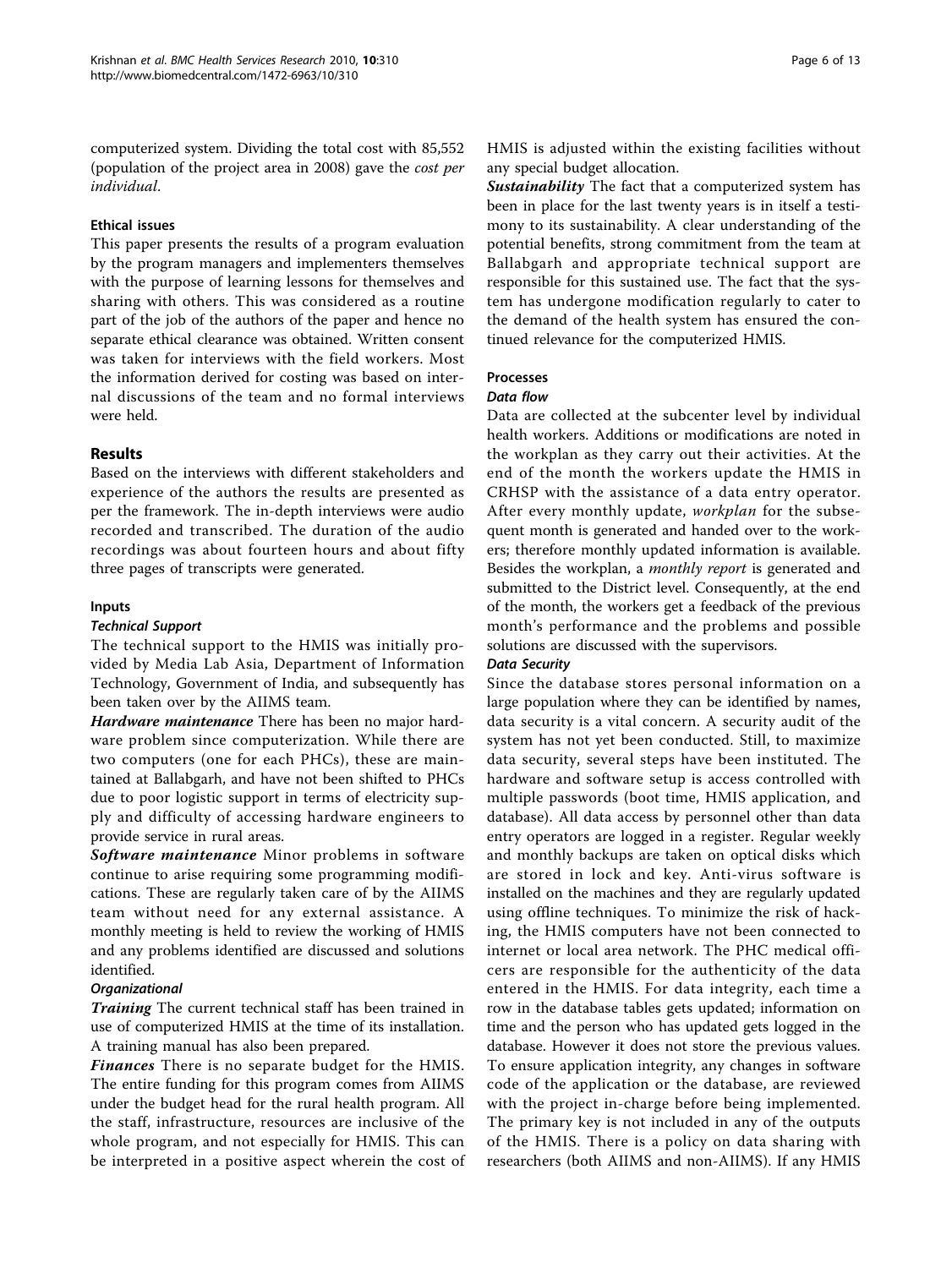data is to be utilized for research activities, informed consent is taken from the individuals prior to utilization of the data. Logs are maintained for all data sharing requests.

#### **Outputs**

#### Data quality

The reliability of data is often a concern many experts have voiced about field data from developing countries. Computerization ensures that vital events registration is more accurate and timely. It improves record keeping, integrity and validity of data through better supervision and a possibility of a random check. In our HMIS, there is an inbuilt system to crosscheck the completeness and accuracy of data. Every year the annual census is carried out in December, where 100% verification of data is done, and we have found that there are no major discrepancies in the data. The reliability and validity of data is also verified by external users - either investigators of research projects or postgraduates of Centre for Community Medicine e.g. in an ongoing project at CRHSP, research workers collected demographic data and it was identified that in more than 95% of the fields, the demographic information in the HMIS was accurate (Broor S. Direct and Indirect Protection by Influenza Vaccine given to children in India. Project NI-1099, All India Institute of Medical Sciences. Department of Microbiology, All India Institute of Medical Sciences; funded by Centre for Diseases Control, Atlanta, USA, Ongoing project). Also, in 2009, an exercise to validate the database was done by checking the total births in the project area in a sample of 100 infants (This was done as a part of a thesis to find out the determinants of institutional deliveries). It was observed that in one case the gender of the child was not correct; otherwise there was no other discrepancy [\[12](#page-11-0)].

#### Information use

Better data storage and management Paper based records at PHCs were prone to termite attacks and would need regular renewal. While, initially at Ballabgarh data were stored on floppy discs and then Compact Discs (CDs), better storage options are now available. Data processing is faster, and retrieval of data could be done rapidly. Workplan and generation of list of eligibles, is a productive feedback that saves workers' time and energy.

"(Computerized) HMIS also helps us in maintaining our records properly. The Family Record Card (FRC-generated annually by HMIS before annual census) helps us a lot during the annual census. We are able to track every birth and death in our field by cross checking with the FRC. Eligible couple list generated by HMIS also saves lot of our time, which we otherwise would have to spend to update this list from our registers."

-Health worker from AIIMS area

"If suppose in the future, any officer comes and asks for records. To get the information from register, it would take time. But by computer, we can do it immediately.

- Health worker from non-AIIMS area

Improved Monitoring and Supervision It has provided a better tool for monitoring and assessing the health worker's performance in a more objective manner. The recording and listing of activities in Workplan makes supervision easier. A six monthly review of program performance using indicators generated from HMIS makes the workers understand the need for the data collected and also to take timely action if needed. HMIS also allows a generation of workplan for supervisors and medical officers. This includes a randomly generated sample of the previous months work entered in to the system for verification e.g. details like immunization, births and deaths, contraceptive users. It creates a system for quality control. A health worker performance report can also be generated on monthly basis.

"We have been using HMIS for monitoring and supervision of health workers for a long time. We have developed certain indicators like percentage of Antenatal care (ANC) registered within 12 weeks by the health worker, to objectively measure the performance of individual health workers. These indicators are generated from HMIS and are then used to fill the Annual Confidential Report (ACR). This objective and transparent evaluation system is much appreciated by the health workers."

- Program Manager, CRHSP area

Use for research purpose While the primary purpose of HMIS, was and should be, related to improving health care service delivery, its potential for research is also immense. Another offshoot of the computerized HMIS was that it could be used in research activities, since accurate data were available for the entire population and over a long period of time. Some of our research publications from the HMIS illustrate this potential [[13-17](#page-11-0)]. Only in the recent years, the research potential has been realized. The database is currently being modified to address possible research issues. Availability of a large community based cohort with computerized HMIS makes this centre attractive for vaccine trials. We have also used HMIS for the training of postgraduates.

"For example if I want to get a list of all infant deaths that occurred in Ballabgarh in last 5 years and study its association with various determinants, HMIS can provide me with the required information within minutes. To extract similar information from manual registers will take days and months or may not be possible at all. The longitudinal database of HMIS has immense research potential"

- Program Manager, CRHSP area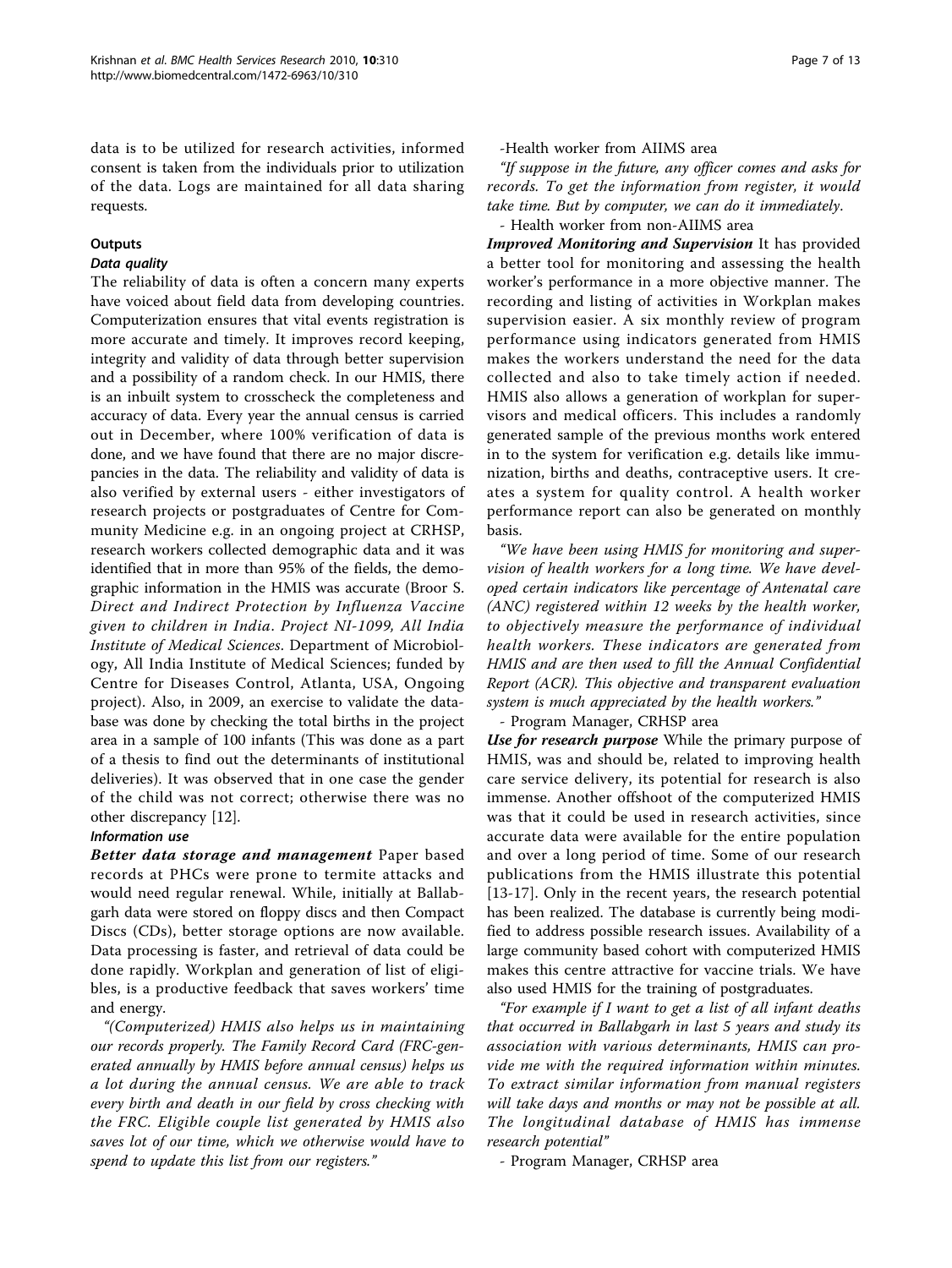## Outcomes (improved system performance) User Perspectives of advantages and disadvantages

A summary of the workers' responses have been presented in Table 3. Some of them are summarized below: Time saving The major advantage was in the time saved by the computerized system. The workers took double the time to update their records in a manual system as compared to a computerized one (average time taken was about 2 hours in a manual system as compared to 1 hour in the computerized one). Similarly, after the annual census, it took about 3 months to update the records in the manual system, as compared to 3-4 days in the computerized system.

Improving Service delivery A computerized HMIS has improved service delivery and has helped the workers during home visits e.g. reminders generated for ANC check up, Immunization, follow-up of family planning acceptors. The work-plan generated after each update serves as a guide for health workers' activity in the field. Work plan is also used by the health workers for data recording during their daily house visits.

"Computerization is very useful; it has made working in field easier. The monthly work plans tells us even before we enter the household that what work we are supposed to do in that particular household. Also work plan helps us in planning our daily activity and we can take necessary medicines etc before we leave the sub centre and go to field as per the activities listed out in work plan."

-Health worker from AIIMS area

"We identify the immunization backlogs from our register and ask the ASHAs (community health workers) to call those children to the subcenter. During survey, we correct the data in the old register and rewrite the corrected data in a new register.

- Health worker from non-AIIMS area

Report Generation It has aided in report generation monthly and annual reports could be generated easily and rapidly. It was also possible to address loose end queries or generating unscheduled reports besides the routine e.g. information about measles immunization in any village in case of a measles outbreak etc.

#### Program coverage indicators

There has been a consistent high coverage with childhood vaccines and antenatal care in the population for the last fifteen years (Table [4\)](#page-8-0). Availability of a computerized HMIS has resulted in better monitoring of health indicators. High coverage could be partially attributed to better supervision and monitoring. Therefore a functional HMIS has played an important role in running and maintaining an efficient system.

Table 3 Comparison of health workers' interviews on the manual versus computerized HMIS

| Non-Computerized system<br>Issues                                                                                                                                             |                                                                                                                                  | <b>Computerized System</b>                                                                                                                                                                                      |  |  |
|-------------------------------------------------------------------------------------------------------------------------------------------------------------------------------|----------------------------------------------------------------------------------------------------------------------------------|-----------------------------------------------------------------------------------------------------------------------------------------------------------------------------------------------------------------|--|--|
| Record keeping: (Number of registers, time<br>$\cdot$ Registers: 7 - 15<br>• Average time: around 2 hrs (0.5 - 3 hrs.)<br>taken and problem)<br>• No major problem identified |                                                                                                                                  | $\cdot$ Registers: 7 - 10<br>• 1 hour (0.5-1.5 hrs)<br>• No major problems                                                                                                                                      |  |  |
| Estimation of target population e.g. the<br>eligible children for vaccination, or number<br>of antenatal cases                                                                | • Procedure for estimation not known as targets<br>are provided from District level.                                             | • Estimation is done from information available in<br><b>HMIS</b>                                                                                                                                               |  |  |
| Calculation of estimation of<br>Immunization coverage and backlogs                                                                                                            | • Based on monthly report and immunization<br>register.<br>· Backlogs are identified with the help of ASHA1,<br>AWW <sub>2</sub> | • Based on monthly report, and immunization<br>register<br>• Backlog by Work plan (eligible list) and HMIS.                                                                                                     |  |  |
| Reported completeness of Birth/Death<br>Registration                                                                                                                          | · About 95% (90 - 100%) verified during field<br>visits.                                                                         | • All (100%) verified during field visits and during<br>census.                                                                                                                                                 |  |  |
| Updating of records after Annual Census                                                                                                                                       | · First, overwrite in the old register. After that<br>they update in new register.<br>· Takes about 2 months (1 - 3 month)       | • Make changes in the paper print out of families<br>and update the computerized database.<br>· Takes about 3 days (2-4 days) for each subcentre.                                                               |  |  |
| Preparation of monthly report (Process and<br>time)                                                                                                                           | • Compile data from various registers<br>· Takes about 3 days (2 to 5 days)                                                      | • Compile from workplan and computer<br>generated information<br>· Takes about 6 hours (2 hours to 1 day)                                                                                                       |  |  |
| Feedback from higher levels<br>(CHC/District hospital/Ballabgarh) on the<br>monthly reports                                                                                   | • No feedback from Community Health Centre/<br>District Hospital. They discuss the issues during<br>monthly meeting.             | • They get monthly feedback and discuss the issues<br>during PHC monthly meeting.<br>• They also get work plan for next month from<br>Ballabgarh                                                                |  |  |
| Perceived benefits of<br>computerization of records                                                                                                                           | • Not Applicable                                                                                                                 | • Work plan makes the work very easy. They know<br>what to do during house visits. It reduces time<br>spent per house.<br>• Senior officers can monitor the field performance<br>of health workers objectively. |  |  |

<sup>1</sup> ASHA - Accredited Social Health Activists, <sup>2</sup> AWW - Anganwadi workers. These are grass root level workers from the community who are responsible for mobilizing the community to avail maternal and child health services.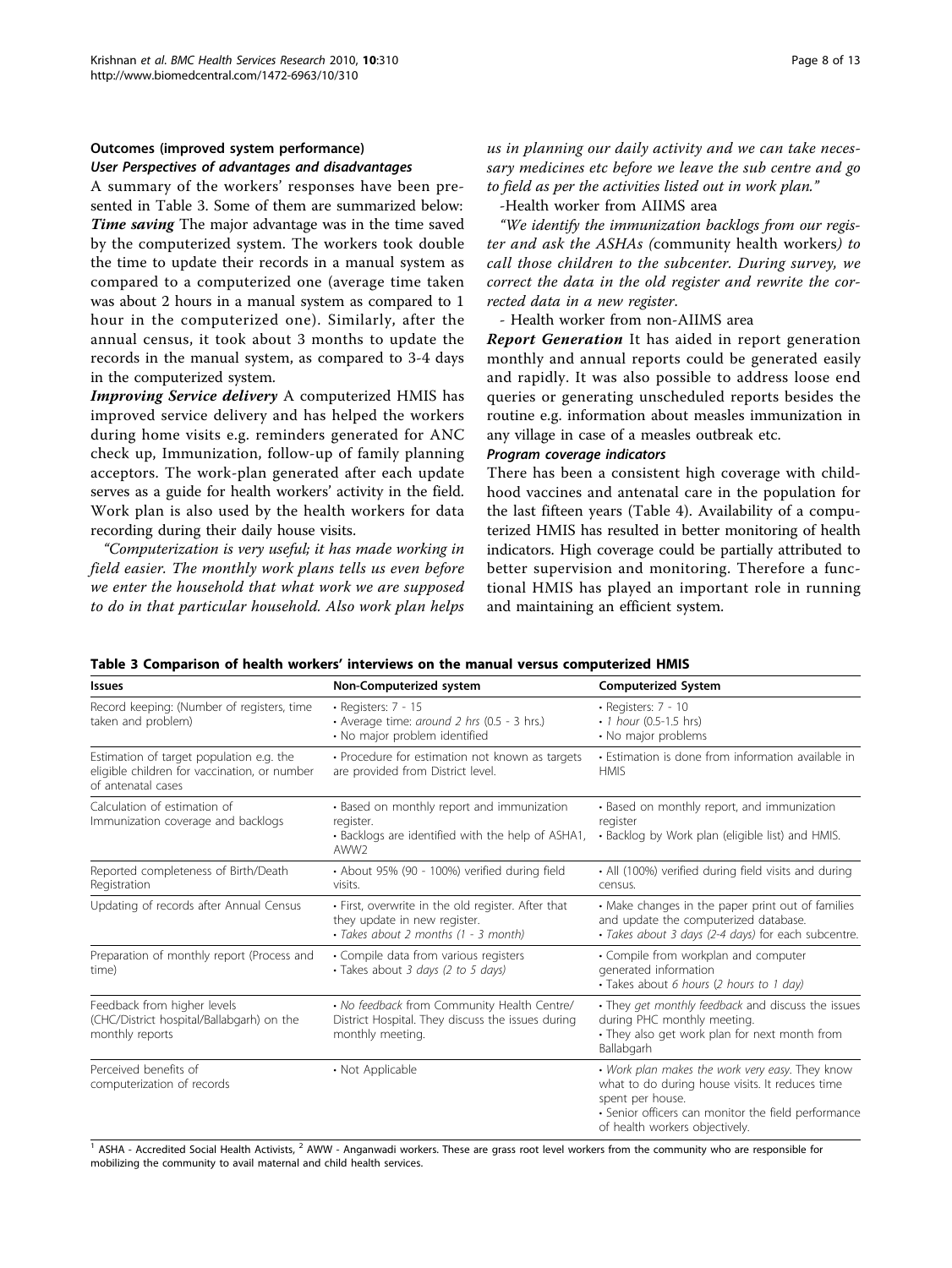| Page 9 of 13 |  |  |
|--------------|--|--|
|--------------|--|--|

<span id="page-8-0"></span>Table 4 Health service delivery indicators for major national programs since 1990 in CRHSP Ballabgarh & comparison with indicators of Faridabad District

| Indicator (%)                             | 1990          | 1995 | 2000 | 2005 | Faridabad District (2002-04)* |
|-------------------------------------------|---------------|------|------|------|-------------------------------|
| Antenatal Registration                    | Not available | 93%  | 95%  | 95%  | 36.3%                         |
| Coverage of antenatal with tetanus toxoid | Not available | 90%  | 93%  | 95%  | 80.1%                         |
| Deliveries by Skilled Birth Attendants    | 4.4           | 4.6  | 20.9 | 30.0 | 31.2%                         |
| Couple Protection Rate                    | 41            | 40   | 44.5 | 59.4 | 47.9%                         |
| Immunization Coverage<br>$(12-23$ months) |               |      |      |      |                               |
| <b>BCG</b>                                | 96            | 92   | 99   | 98   | 75.4                          |
| DPT3                                      | 91            | 82   | 99   | 98   | 60.4                          |
| OPV <sub>3</sub>                          | 95            | 84   | 99   | 98   | 62.0                          |
| Measles                                   | 81            | 72   | 99   | 98   | 61.1                          |

\* District Level Household and Facility Survey-2, Haryana; Ministry of Health and Family Welfare Government of India 2002-04 [\[25](#page-11-0)].

## Cost evaluation(Table 5)

The initial cost incurred in computerization of two PHCs was estimated to be INR 1,674,217 (USD 35,622 @ INR 47 = 1 USD). The equivalent annual incremental cost of capital items was estimated as INR 198,017 (USD 4,213). A major saving of computerization was seen in the time saved by the workers in record keeping and report preparation. This is in keeping with the results of interviews with workers mentioned above. The amount annually saved due to computerization of the HMIS came out to be around INR 894,283 (USD 11,924). In other words, the original capital investment was recovered within two years. This is provided of course, that the time saved by health workers due to computerization is utilized effectively for program delivery. The annual cost per person was estimated to be INR 18 for the computerized system as compared to INR 28 for the manual system.

#### **Discussion**

Our experience of two decades with a computerized system resulting in a high service coverage statistics indicate the feasibility and desirability of implementing such a system for strengthening the health care delivery system in rural India. We have seen that our system has achieved most of what it set out to achieve in terms of improving the service delivery. The chief concern of the program managers was always of workload of health workers and quality of data at the level of generation of the data. We have demonstrated that these concerns can be addressed and would result in a more effective and efficient system. In fact, in our centre, we are moving further ahead with contemplating the use of handheld computers by the health workers [\[17\]](#page-11-0). However, currently, the computerization stops at the secondary level i.e. CRHSP Ballabgarh level, and there is no link

|               | Item                         | Computerized<br>System | <b>Manual</b><br>System | <b>Incremental Costs</b><br>(Computerized system - manual system) |
|---------------|------------------------------|------------------------|-------------------------|-------------------------------------------------------------------|
| Capital       |                              | 198017                 | 0                       | 190817                                                            |
|               | Computer cost (2)            | 16168                  | $\Omega$                |                                                                   |
|               | Printer Cost (2)             | 6929                   | $\Omega$                |                                                                   |
|               | Training Cost                | 11008                  | 0                       |                                                                   |
|               | Software development         | 129505                 | 0                       |                                                                   |
|               | Data Transfer cost           | 32097                  | $\Omega$                |                                                                   |
|               | Furniture                    | 2310                   | 0                       |                                                                   |
| <b>Salary</b> |                              | 1432800                | 2563200                 | $-1130400$                                                        |
|               | Workers Time                 | 1252800                | 2563200                 |                                                                   |
|               | Data Entry Operator          | 150000                 | 0                       |                                                                   |
| Consumables   |                              | 43400                  | 5300                    | 38100                                                             |
|               | Maintenance Cost of hardware | 10000                  | 0                       |                                                                   |
|               | Stationery/cartridges        | 27400                  | 5300                    |                                                                   |
|               | Electricity                  | 6000                   | 0                       |                                                                   |
| <b>Total</b>  |                              | 1674217<br>(35,622USD) | 2568500<br>(54,649USD)  | $-894283$<br>(11,924USD)                                          |

Table 5 Annual Cost (INR) of functioning manual and computerized Ballabgarh HMIS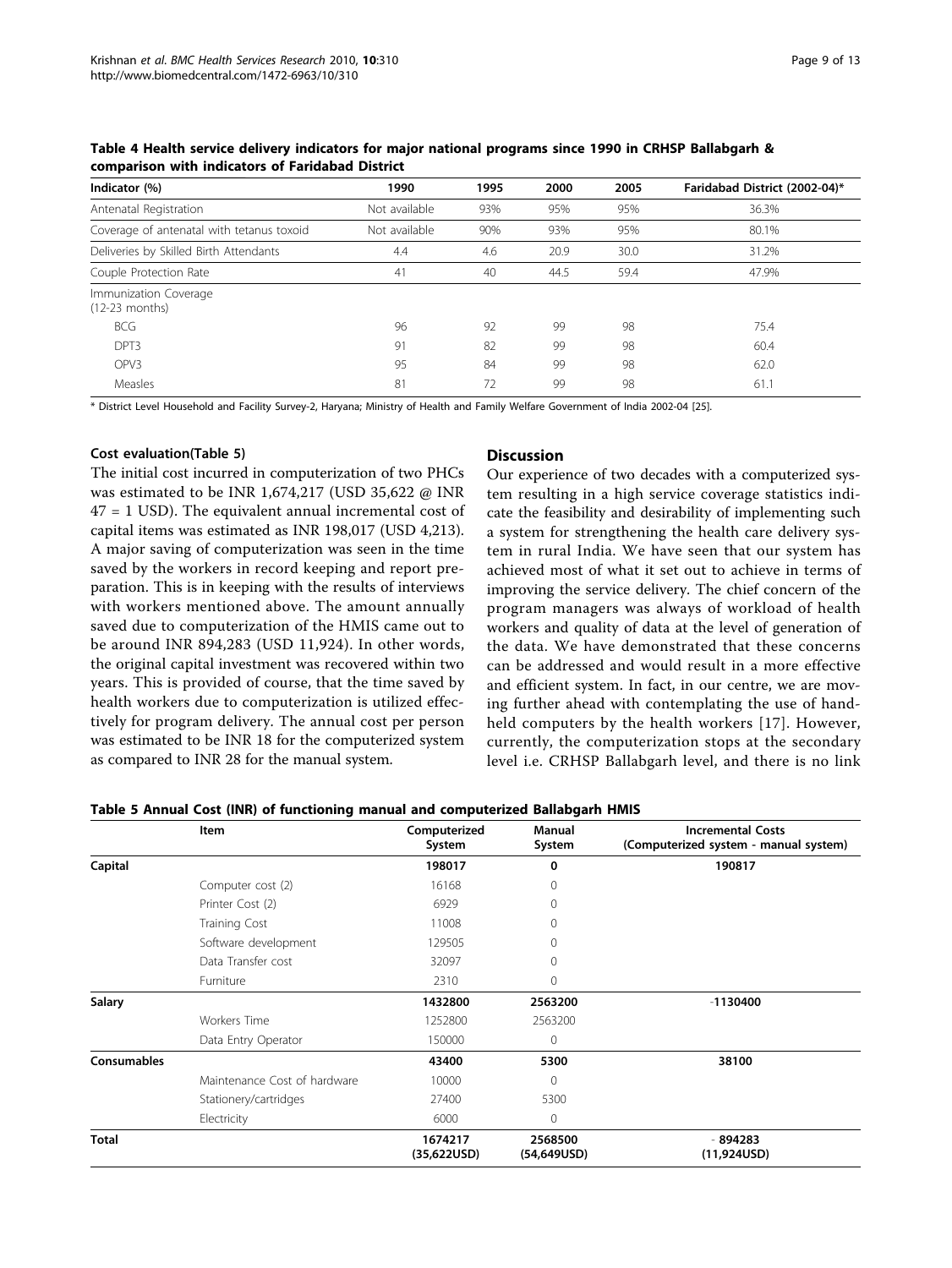with higher facilities as these are not computerized. Also, currently, the HMIS does not cover other important needs such as inventory management.

The need for strengthening information systems in health care and the role that information technology can play in this has been emphasized by many authors [[18](#page-11-0)-[23\]](#page-11-0). Lucas et al have also identified that one of the ways that IT can improve future health systems is to improve traditional health information systems [\[18\]](#page-11-0). A need for strengthening information systems and focus on building local capacity, increase utilization of data for planning and decision making has also been pointed out by Adindu et al [[19\]](#page-11-0). Lack of denominators for immunization coverage assessment and target setting result in inability to assess performance of workers was also identified by Braa et al [\[20](#page-11-0)].

Most studies on Health Management Information Systems actually deal with three types of systems. The most common is electronic medical records of patients. The second one is about a software for compiling aggregate reports. The third type is a name-based system which can generate monthly reports as well. Our HMIS is an example of the third type i.e. a name based system. An experience of using an electronic HMIS for public health information in three districts of Himachal Pradesh, India in collaboration with German Agency for Technical Collaboration has also been positive [[21\]](#page-11-0). However, that was not a name based system but only reported information from the block level with linkage till state level. The front end was in Visual Basic and back end in MS Access. The computerization saved workers time in keeping multiple registers. Visual display of analysis of report improved managerial decision making. The challenges identified were maintenance of software and skeptical users at field level.

Our results mirror the experience of another experiment in India on a development of computerized HMIS to support the delivery of public health programs for MCH services using a modular approach. Moidu and Singh et al have demonstrated an improvement in delivery of MCH services (ANC and immunization) following an implementation of a computer-based information system in India [[22](#page-11-0),[23\]](#page-11-0). They also showed that in economic terms, the cost of a fully immunized child was reduced with reduction of dropouts - improved cost effectiveness. This and other national experiences described above clearly highlight that there is a need to upscale such a system to national level.

We have compared our health service indicators with corresponding indicators of Faridabad District (CRHSP Ballabgarh belongs to Faridabad District). The District Level Household and Facility Survey, conducted by the Ministry of Health and Family Welfare Government of India (2007-08) reported a much lower coverage for all

the indicators in the rest of the district as compared to CRHSP indicators (Table [4](#page-8-0)) [\[24](#page-11-0)]. Therefore there is no doubt that a computerized HMIS definitely will help in better service delivery program planning and better monitoring.

Having a functional demographic database has other advantages as well. Very often, the government, under different programs asks health functionaries to carry out needs assessment surveys. Many of these would be obviated if we switch over to an electronic system. It is necessary that these advantages are weighed against the cost and other inputs required to put such a system in place on a scale of a country like India; we have seen that the actual cost can be easily recovered within two years if the system is functional.

#### Limitations of the study

One limitation of the study is that the investigators who were a part of the system being evaluated themselves planned and carried out the study. Though efforts were made to carry out interviews in a neutral unbiased manner, the possibility of interviewer bias cannot be ruled out. Secondly, the responses were recorded as narrated by the participants and their estimate of time taken for various activities was subjective. A time motion study would have been an ideal method to actually document the time spent by the health workers in both the groups. But due to logistic reasons this could not be carried out. The study did not look into issues of HMIS as a tool for organizational development. Another limitation is that the comparison with non-AIIMS HMIS was done only at the level of the health workers of non-AIIMS PHC. This provided us with information about the perceived benefits of the end users only. An interview with the medical officers of non-AIIMS PHCs would have given us more insights into the issues from the program managers' perspective.

The *future challenges* can be at two levels: intramural and extramural. The first one is to have sufficient intramural technical support to continue to address programmatic changes as new programs are added like that of chronic non-communicable diseases. Realization of research potential of a longitudinal population database is yet to happen. Extramurally, the challenge is to replicate this system in routine PHCs of state governments so as to enable a full evaluation of its implementation in a routine health system of the government as opposed to a health system run by an institution. We have not yet met with success on efforts to roll-out this HMIS more widely. While many people have shown interest in the HMIS, the interest has not yet been translated into action. The main concern is related to technical aspects of computerization till Community Health Centre (secondary level) or Primary Health Centre level. In 2005,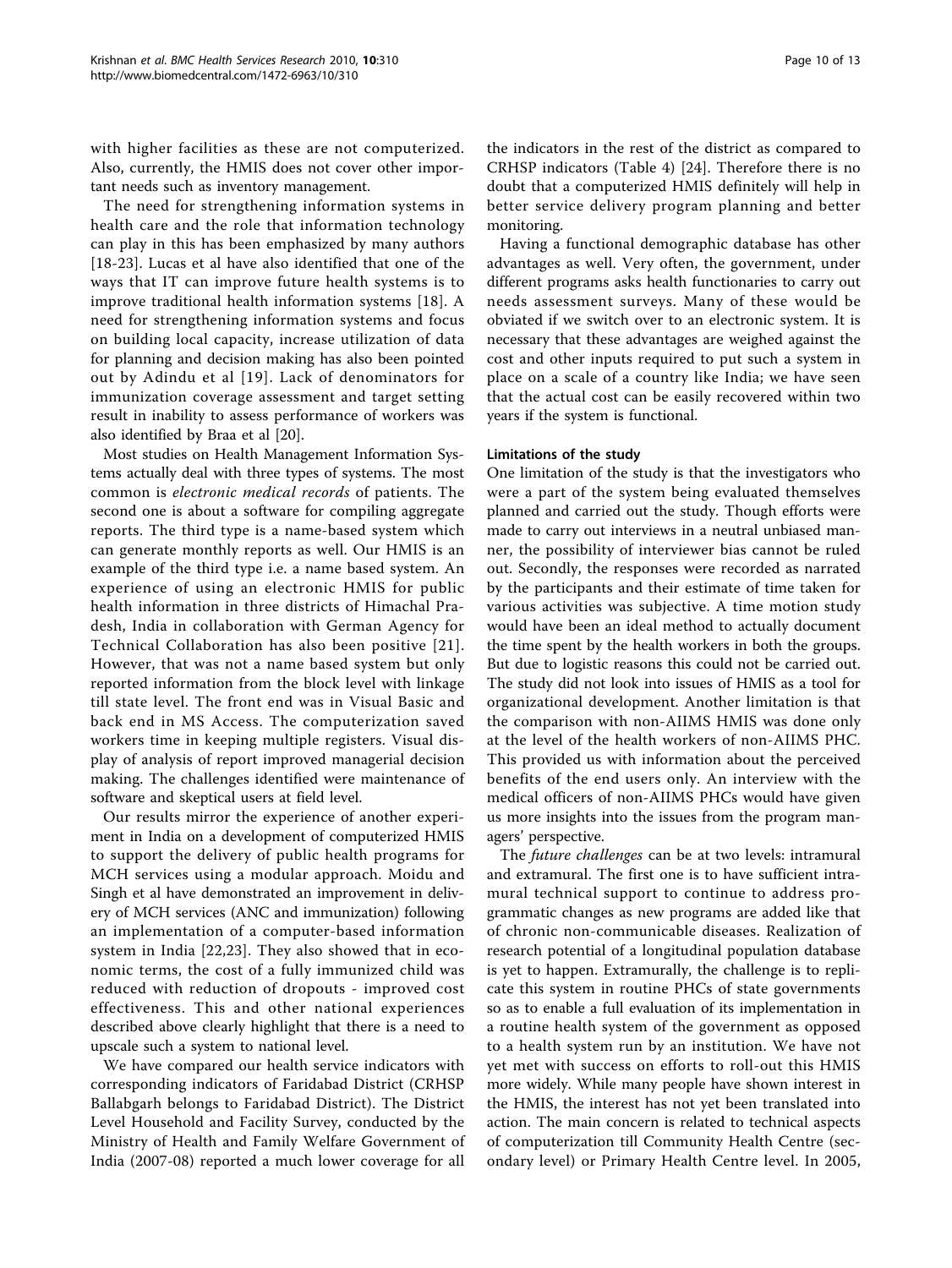the National Rural Health Mission was launched by the Government of India. This is a flagship program of the Government to strengthen the health system of the country. In this program, computerization is being taken up in a serious way, and we hope that inputs from our experience will be important for a large scale implementation. Once it is scaled up, the organizational and behavioral challenges may become more important.

## Conclusion

In summary, maintaining a good HMIS is essential for an effective health system in any country. However we have seen that in India and other developing countries this component is weak and therefore there is often a lack of good quality data and inefficient utilization of resources. Our experience at Ballabgarh shows that computerizing the HMIS using a name based system is feasible and has several advantages. It improves effectiveness, efficiency, saves resources and is a flexible framework. The major advantage of computerization has been in saving of time of health workers in record keeping and report generation. The initial capital costs of computerization can be recovered within two years of implementation if the system is fully operational. Computerization has enabled implementation of a good system for service delivery, planning, monitoring and supervision. In future, it can also provide a platform for convergence of different services related to social sectors.

## Appendix: Interview schedule used for indepth interviews

## A. Interview Schedule for Health workers (using manual HMIS, non-computerized)

Introduction

Introduction of interviewer

Confirmation of interviewees' identification details Explanation of the research objectives

Explanation of confidentiality and taking informed consent

## **Ouestions**

1. I would like to start by asking you about details regarding the record keeping/maintaining registers that you are required to do as part of your job as a health worker?

Prompts:

How many registers do you have to maintain? When do you fill up the registers?

How much time do you take to fill up the registers?

What problems do you face if any, while filling/completing the registers?

2. How do you estimate the target population for the different services that you are required to deliver to the community in your sub-centre? For eg total number of children eligible for immunization, number of antenatal women, etc.

Prompts:

Do you face any difficulty in estimating the target population?

How accurate is this estimate in your opinion? If possible can you express the accuracy/completeness of estimates of target population in percentages?

3. How do you calculate the coverage of different services being delivered by you as part of your job as health worker? For eg. Immunisation coverage, percentage of antenatal women given Iron tablets, etc.

Prompts:

How exactly do you calculate the immunization coverage rates? How do you calculate the numerator and denominator for the same?

Do you face any difficulty in calculating the immunization coverage rates? If yes, what?

How do you identify backlogs of unimmunized children?

4. How do you identify the new births and deaths occurring in the community covered by your subcentre? Prompts:

In your opinion how complete are the birth and death registration?

Do you face any difficulty in updating new births and deaths? If yes please explain.

5. Do you carry out a census or any other similar activity in your area to update your records? If yes, how frequently?

Prompts:

When is the census carried out?

How much time does it take to complete the census in your subcentre?

How do you update your records after the census? How much time does it take for updating the records after the census?

6. Do you prepare a monthly report of activities/services carried out by you as part of your work every month? If yes is the report as per the prescribed format? Prompts:

How do you prepare the monthly report? From which source is the information required for monthly report collected?

How much time does it take to prepare a monthly report?

Do you face any problems in compiling the monthly report? If yes, what?

7. Do you receive any feedback from your supervisors/ higher authorities on the work done by you during the month?

Prompts:

Do you get any feedback on the monthly report that you submit?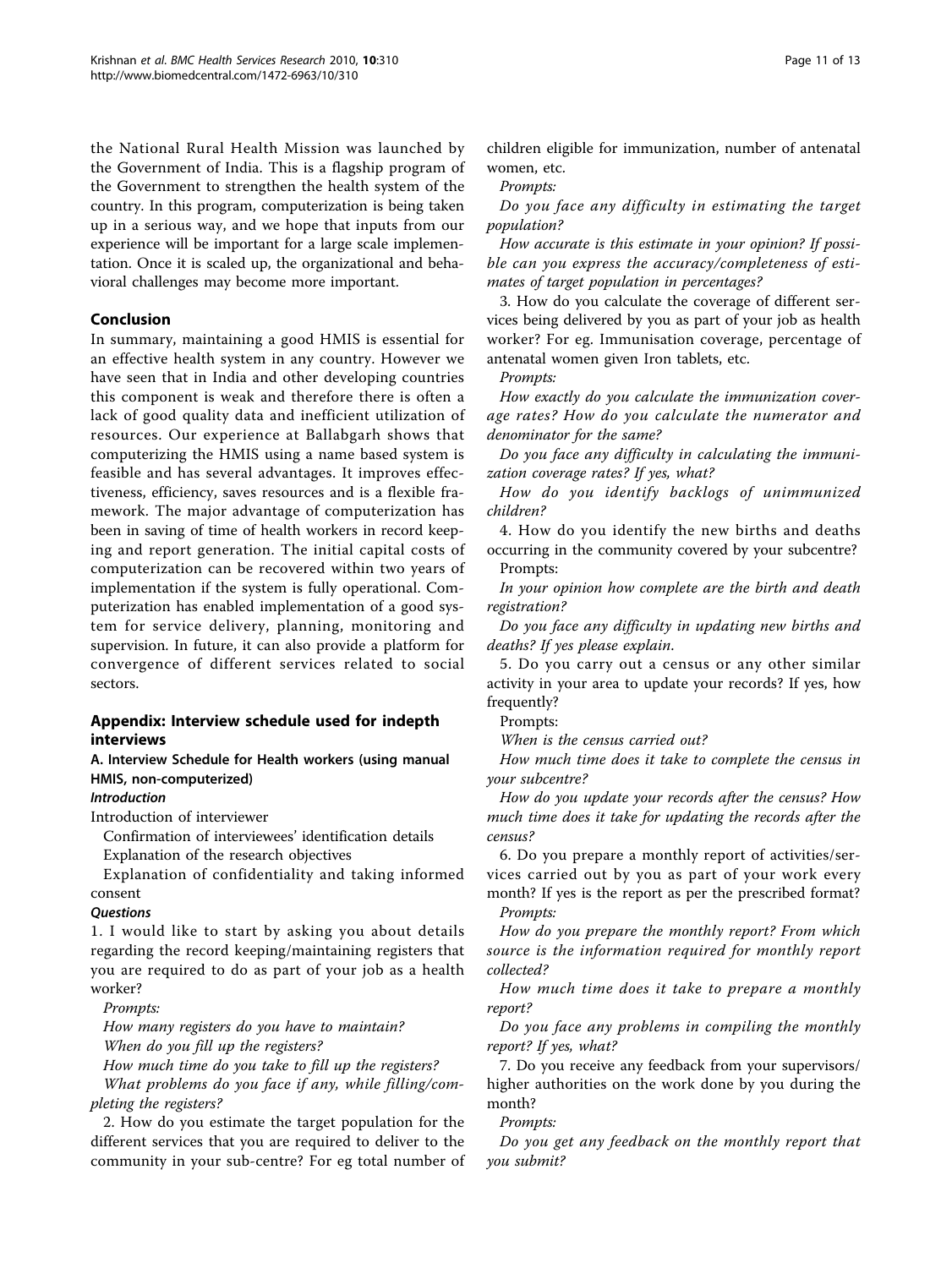<span id="page-11-0"></span>Do you think the feedback that you receive (if you receive any) is useful?

#### B. Interview Schedule for Health workers (using computerized HMIS)

Same as 1-7 above except for the following one additional question:

8. Do you think computerization of HMIS/record keeping has made your work easier/simpler or more difficult? Please explain how?

Prompts:

Please give the specific features of computerized HMIS that have made your work easier or difficult?

Please explain how the identified feature has helped you or impeded your work.

## Source of funding

All India Institute of Medical Sciences, New Delhi, India. The funding body, does not have any role in the collection, analysis, and interpretation of data, in the writing of the manuscript and in the decision to submit the manuscript for publication.

#### Additional material

[Additional file 1: T](http://www.biomedcentral.com/content/supplementary/1472-6963-10-310-S1.DOC)able S1: The framework for evaluation of Ballabgarh HMIS.

#### Acknowledgements

CRHSP Ballabgarh is a member of the INDEPTH Network. (The International Network for the Demographic Evaluation of Populations and Their Health in Developing Countries (INDEPTH) is a global network of members who conduct longitudinal health and demographic evaluation of populations in low- and middle-income countries) [25]. We acknowledge the support of INDEPTH in database related activities including training of personnel.

#### Author details

<sup>1</sup>Centre for Community Medicine, All India Institute of Medical Sciences (AIIMS) New Delhi, India. <sup>2</sup>Media Lab Asia, New Delhi, India.

#### Authors' contributions

KA conceived of the study, and participated in its design and coordination and helped to draft the manuscript. NB participated in the design of the study, data collection and drafting the manuscript. KY and VG assisted in data collection and statistical analysis. SS contributed in designing the software and assisted in implementation of the program. All authors read and approved the final manuscript.

#### Competing interests

The authors declare that they have no competing interests.

#### Received: 16 March 2010 Accepted: 16 November 2010 Published: 16 November 2010

#### References

- Chawla R, Bansal AK, Indrayan A: [Informatics technology in health care in](http://www.ncbi.nlm.nih.gov/pubmed/9069707?dopt=Abstract) [India.](http://www.ncbi.nlm.nih.gov/pubmed/9069707?dopt=Abstract) Natl Med J India 1997, 10(1):31-5.
- Littlejohns P, Wyatt JC, Garvican L: [Evaluating computerized health](http://www.ncbi.nlm.nih.gov/pubmed/12702622?dopt=Abstract) [information systems:hard lessons to be learnt.](http://www.ncbi.nlm.nih.gov/pubmed/12702622?dopt=Abstract) BMJ 2003, 326(7394):860-863.
- 4. Fenenga C, de Jager A: Health Management Information Systems as a tool for organisational development. Cordaid-IICD Health Programme Uganda; 2007 [\[http://www.iicd.org/files/](http://www.iicd.org/files/HMIS_ThematicReport_FINAL_2007_online.pdf)
- [HMIS\\_ThematicReport\\_FINAL\\_2007\\_online.pdf\]](http://www.iicd.org/files/HMIS_ThematicReport_FINAL_2007_online.pdf), Cited 10th August, 2010. 5. Gladwin J, Dixon RA, Wilson TD: [Implementing a new health](http://www.ncbi.nlm.nih.gov/pubmed/12740326?dopt=Abstract)
- [management information system in Uganda.](http://www.ncbi.nlm.nih.gov/pubmed/12740326?dopt=Abstract) Health Policy and Planning 2003, 18(2):214-224.
- 6. Smith M, Madon S, Anifalaje A, Lazzaro-Malecela M, Michael E: Integrated Health Information Systems in Tanzania: Experience and Challenges. EJISDC 2008, 33(1):1-21.
- 7. Haazen DS, Streveler DJ: A Framework for Assessing HMIS in Developing Countries: Latvia as a Case Study. In Proceedings of the 37th Annual Hawaii International Conference on System Sciences (HICSS'04) - Track 6. Volume 6. Hawaii International Conference on System Sciences; 2004:60153b.
- 8. Aqil A, Lippeveld T, Hozumi D: [PRISM framework: a paradigm shift for](http://www.ncbi.nlm.nih.gov/pubmed/19304786?dopt=Abstract) [designing, strengthening and evaluating routine health information](http://www.ncbi.nlm.nih.gov/pubmed/19304786?dopt=Abstract) [systems.](http://www.ncbi.nlm.nih.gov/pubmed/19304786?dopt=Abstract) Health Policy Plan 2009, 24(3):217-28.
- 9. Hotchkiss DR, Aqil A, Lippeveld T, Mukooyo E: [Evaluation of the](http://www.ncbi.nlm.nih.gov/pubmed/20598151?dopt=Abstract) [Performance of Routine Information System Management \(PRISM\)](http://www.ncbi.nlm.nih.gov/pubmed/20598151?dopt=Abstract) [framework: evidence from Uganda.](http://www.ncbi.nlm.nih.gov/pubmed/20598151?dopt=Abstract) BMC Health Services Research 2010, 10:188.
- 10. Odhiambo-Otieno GW, Odero WWO: [Evaluation criteria for the district](http://www.ncbi.nlm.nih.gov/pubmed/15843133?dopt=Abstract) [health management information systems: lessons from the Ministry of](http://www.ncbi.nlm.nih.gov/pubmed/15843133?dopt=Abstract) [Health, Kenya.](http://www.ncbi.nlm.nih.gov/pubmed/15843133?dopt=Abstract) African Health Sciences 2005, 5(1):59-64.
- 11. World Health Organization, Regional Office for the Western Pacific: Developing health management information systems: a practical guide for developing countries. WHO; 2004, 35, ISBN 92 9061 1650.
- 12. Palanivel C: Determinants of place of delivery in selected villages of Ballabgarh Block, Haryana (MD Thesis). All India Institute of Medical Sciences New Delhi; 2009.
- 13. Anand K, Kumar G, Kant S, Kapoor SK: [Seasonality of births and possible](http://www.ncbi.nlm.nih.gov/pubmed/10750074?dopt=Abstract) [factors influencing it in a rural area of Haryana, India.](http://www.ncbi.nlm.nih.gov/pubmed/10750074?dopt=Abstract) Indian Pediatr 2000, 37(3):306-12.
- 14. Kabir Z, Long J, Reddaiah VP: [Non-specific effect of measles vaccination](http://www.ncbi.nlm.nih.gov/pubmed/12764490?dopt=Abstract) [on overall child mortality in an area of rural India with high vaccination](http://www.ncbi.nlm.nih.gov/pubmed/12764490?dopt=Abstract) [coverage: a population-based case-control study.](http://www.ncbi.nlm.nih.gov/pubmed/12764490?dopt=Abstract) Bull World Health Organ 2003, 81(4):244-250.
- 15. Kumar G, Anand K, Kant S, Kapoor SK: [Scale for identification of](http://www.ncbi.nlm.nih.gov/pubmed/10932960?dopt=Abstract) "at risk" [families for underfive deaths.](http://www.ncbi.nlm.nih.gov/pubmed/10932960?dopt=Abstract) Indian J Pediatr 2000, 67(6):411-17.
- 16. Anand K, Kant S, Kumar G, Kapoor SK: "Development" [is not essential to](http://www.ncbi.nlm.nih.gov/pubmed/10827906?dopt=Abstract) [reduce infant mortality rate in India: experience from the Ballabgarh](http://www.ncbi.nlm.nih.gov/pubmed/10827906?dopt=Abstract) [project.](http://www.ncbi.nlm.nih.gov/pubmed/10827906?dopt=Abstract) J Epidemiol Community Health 2000, 54(4):247-53.
- 17. Anantraman V, Mikkelsen T, Khilnani R, Pentland A, Anand K, Kapoor SK, Patro B: [Open source handheld based EMR for paramedics working in](http://www.ncbi.nlm.nih.gov/pubmed/12463777?dopt=Abstract) [rural areas.](http://www.ncbi.nlm.nih.gov/pubmed/12463777?dopt=Abstract) Proc AMIA Symp 2002, 12-16.
- 18. Lucas H: [Information and communications technology for future health](http://www.ncbi.nlm.nih.gov/pubmed/18343005?dopt=Abstract) [systems in developing countries.](http://www.ncbi.nlm.nih.gov/pubmed/18343005?dopt=Abstract) Soc Sci Med 2008, 66(10):2122-32.
- 19. Adindu A, Babatunde S: Health manager'[s perception of the primary](http://www.ncbi.nlm.nih.gov/pubmed/17111756?dopt=Abstract) [health care management information systems: a case of Bama Local](http://www.ncbi.nlm.nih.gov/pubmed/17111756?dopt=Abstract) [Government in northern Nigeria.](http://www.ncbi.nlm.nih.gov/pubmed/17111756?dopt=Abstract) Niger J Med 2006, 15(3):266-70.
- Braa J: A study of the actual and potential usage of information and communication technology at district and provincial levels in Mozambique with a focus on the Health Sector. EJISDC 2001, 5(2):1-29.
- 21. Davey A: Rationalized and computerized Health management System (HMIS) for public health information, Himachal Pradesh. [\[http://cbhi](http://cbhi-hsprod.nic.in/listdetails.asp?roid=95)[hsprod.nic.in/listdetails.asp?roid=95](http://cbhi-hsprod.nic.in/listdetails.asp?roid=95)], Cited 3rd February 2010.
- 22. Moidu K, Singh AK, Bostrim K, Wigertz O, Trell E, Kjessler B: MCHS: an application software for family welfare programmes. Med Inform (London) 1992, 17(4):279-91.
- 23. Singh AK, Moidu K, Trell E, Wigertz O: Impact on the management and delivery of primary health care by a computer-based information system. Comput Methods Progrmas Biomed 1992, 37(1):55-64.
- 24. Ministry of Health and Family Welfare Government of India 2002-04. District Level Household and Facility Survey, Faridabad District Haryana [[http://](http://www.rchiips.org/pdf/state/Haryana.pdf) [www.rchiips.org/pdf/state/Haryana.pdf](http://www.rchiips.org/pdf/state/Haryana.pdf)], Cited 20th August 2010.
- The International Network for the Demographic Evaluation of Populations and Their Health in Developing Countries (INDEPTH). [\[http://](http://www.indepth-network.org) [www.indepth-network.org\]](http://www.indepth-network.org), cited 24th August 2010.